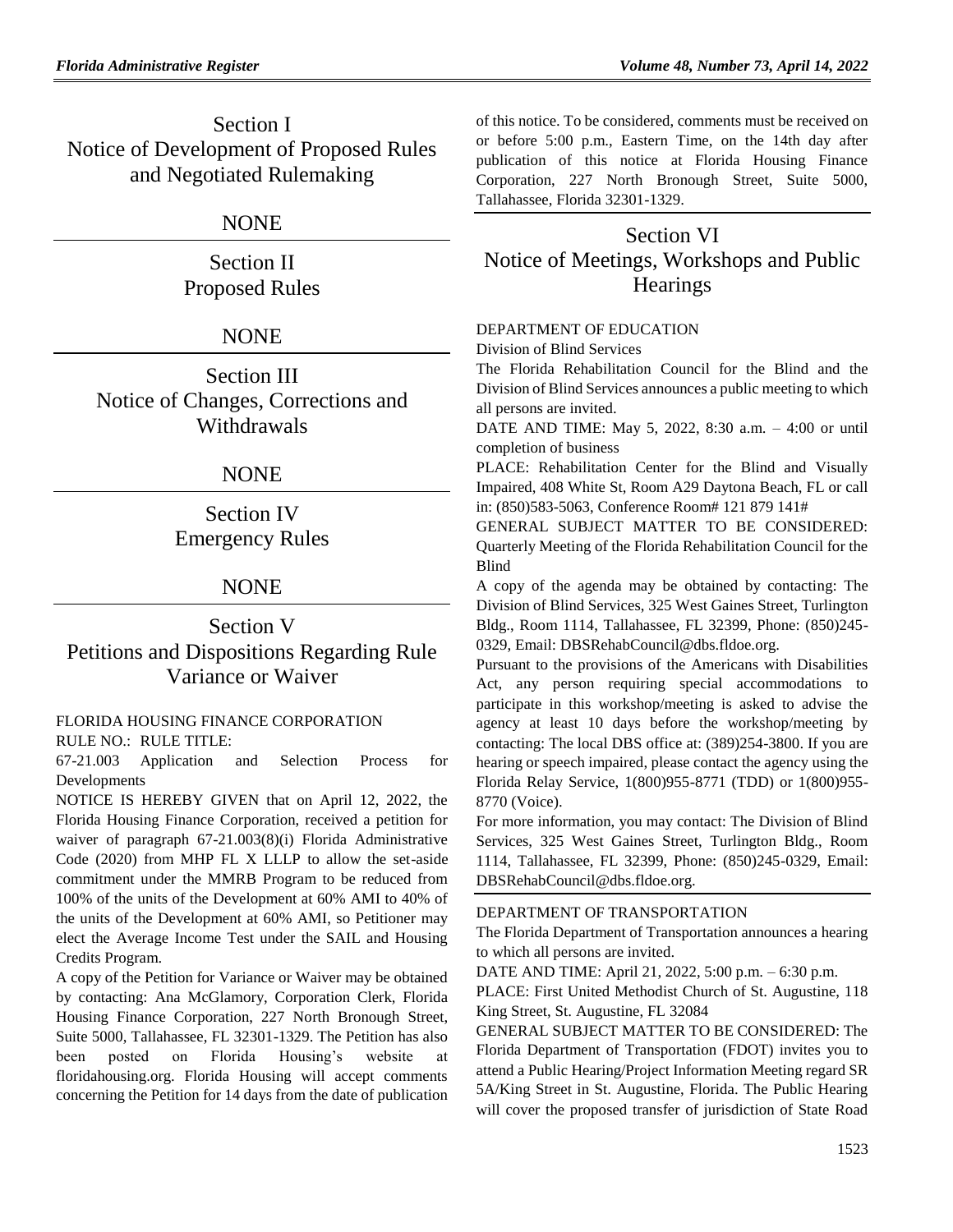5A from State to City of St. Augustine jurisdiction (locally known as King Street and Cathedral Place). The roadway ID for King Street is 78010027 from milepost 0.000 to 0.833, and Cathedral Place is 78010026, from milepost 0.000 to 0.216.

All comments postmarked on or before May 2, 2022, will be documented as part of this hearing. Please send your comments to Justin Bellot, Florida Department of Transportation, 1109 S. Marion Avenue, MS 2007, Lake City, FL 32025-5872, Phone: (386)758-3774, Email: justin.bellot@dot.state.fl.us.

The Project Information Meeting will present plans being proposed for the replacement of the SR5A/King Street Bridge over the San Sebastian River.

• The bridge replacement project is currently in the design phase and is scheduled to go to construction in summer 2024.

• The proposed bridge will include two 11 ft. travel lanes, one 11 ft. turn lane, 10 ft. sidewalk on the northside of bridge and 6 ft. sidewalk on the southside of the bridge.

• Upgraded aesthetic lighting and bridge rail will also be installed as part of this project.

• A detour will be necessary for the duration of the project while crews complete demolition work and build the replacement bridge.

If you have any questions or comments regarding the bridge replacement project, contact: Orlando Cordero, PE, Florida Department of Transportation, 1109 S. Marion Avenue, MS 2007, Lake City, FL 32025-5872, Phone: (386)961-7449, Email: Orlando.cordero@dot.state.fl.us.

Public participation is solicited without regard to race, color, sex, age, religion, national origin, disability or family status. Persons who require special accommodations under the Americans with Disabilities Act or persons who require translation services (free of charge) should contact Orlando Cordero at (386)961-7449 at least 7 days before the hearing.

A copy of the agenda may be obtained by contacting: Justin Bellot, Florida Department of Transportation District 2, 1109 S. Marion Avenue, Lake City, Florida 32025-5874. Email: justin.bellott@dot.state.fl.us, Phone: (386)758-3774 or 1(800)749-2967 extension 3774.

Pursuant to the provisions of the Americans with Disabilities Act, any person requiring special accommodations to participate in this workshop/meeting is asked to advise the agency at least 7 days before the workshop/meeting by contacting: Orlando Cordero., Florida Department of Transportation District 2, 1109 S. Marion Avenue, Lake City, Florida 32025-5874. Email: orlando.cordero@dot.state.fl.us, Phone: (386)961-7449 or 1(800)749-2967 extension 7449. If you are hearing or speech impaired, please contact the agency using the Florida Relay Service, 1(800)955-8771 (TDD) or 1(800)955-8770 (Voice).

#### [FLORIDA COMMISSION ON OFFENDER REVIEW](https://www.flrules.org/gateway/department.asp?id=23)

The Florida Commission on Offender Review announces a public meeting to which all persons are invited.

DATES AND TIMES: Wednesday, May 4, 2022, 10:00 a.m.; Wednesday, May 11, 2022, 10:00 a.m.

PLACE: There will be no in person Commission meeting. The meeting will be held via conference call. To participate in the meeting, call United States (Toll Free): 1(877)309-2073 or United States: (571)317-3129 and dial access code 337-350- 165. For questions and correspondence from inmate supporters, please email inmatessupporter@fcor.state.fl.us. For questions and correspondence regarding victims' rights, please email victimsquestions@fcor.state.fl.us.

GENERAL SUBJECT MATTER TO BE CONSIDERED: Regularly scheduled meeting for all Conditional Medical Release cases and all other Commission business.

A copy of the agenda may be obtained by contacting: Florida Commission on Offender Review, (850)488-1293.

Pursuant to the provisions of the Americans with Disabilities Act, any person requiring special accommodations to participate in this workshop/meeting is asked to advise the agency at least 5 days before the workshop/meeting by contacting: Florida Commission on Offender Review at ada@fcor.state.fl.us. If you are hearing or speech impaired, please contact the agency using the Florida Relay Service, 1(800)955-8771 (TDD) or 1(800)955-8770 (Voice).

If any person decides to appeal any decision made by the Board with respect to any matter considered at this meeting or hearing, he/she will need to ensure that a verbatim record of the proceeding is made, which record includes the testimony and evidence from which the appeal is to be issued.

#### [REGIONAL PLANNING COUNCILS](https://www.flrules.org/gateway/department.asp?id=29)

[West Florida Regional Planning Council](https://www.flrules.org/gateway/organization.asp?id=57)

The Emerald Coast Local Emergency Planning Committee (LEPC) and Subcommittees announces a public meeting to which all persons are invited.

DATE AND TIME: Wednesday, April 20, 2022, 10:00 a.m.

PLACE: Hybrid: Virtually via webinar and in person at 6575 North W Street, Pensacola, FL 32505

GENERAL SUBJECT MATTER TO BE CONSIDERED: The Emerald Coast Local Emergency Planning Committee (LEPC) will hold its Quarterly meeting on Wednesday, April 20, 2022. The meetings will be held in person as well as via webinar. The meetings will be held at the Escambia County Public Safety Building, located at: 6575 North W Street, Pensacola, FL 32505.

Subcommittee meetings begin at 9:00 a.m. (Central) followed by the LEPC Quarterly meeting at 10:00 a.m.

The schedule is as follows:

9:00 a.m.- Planning Subcommittee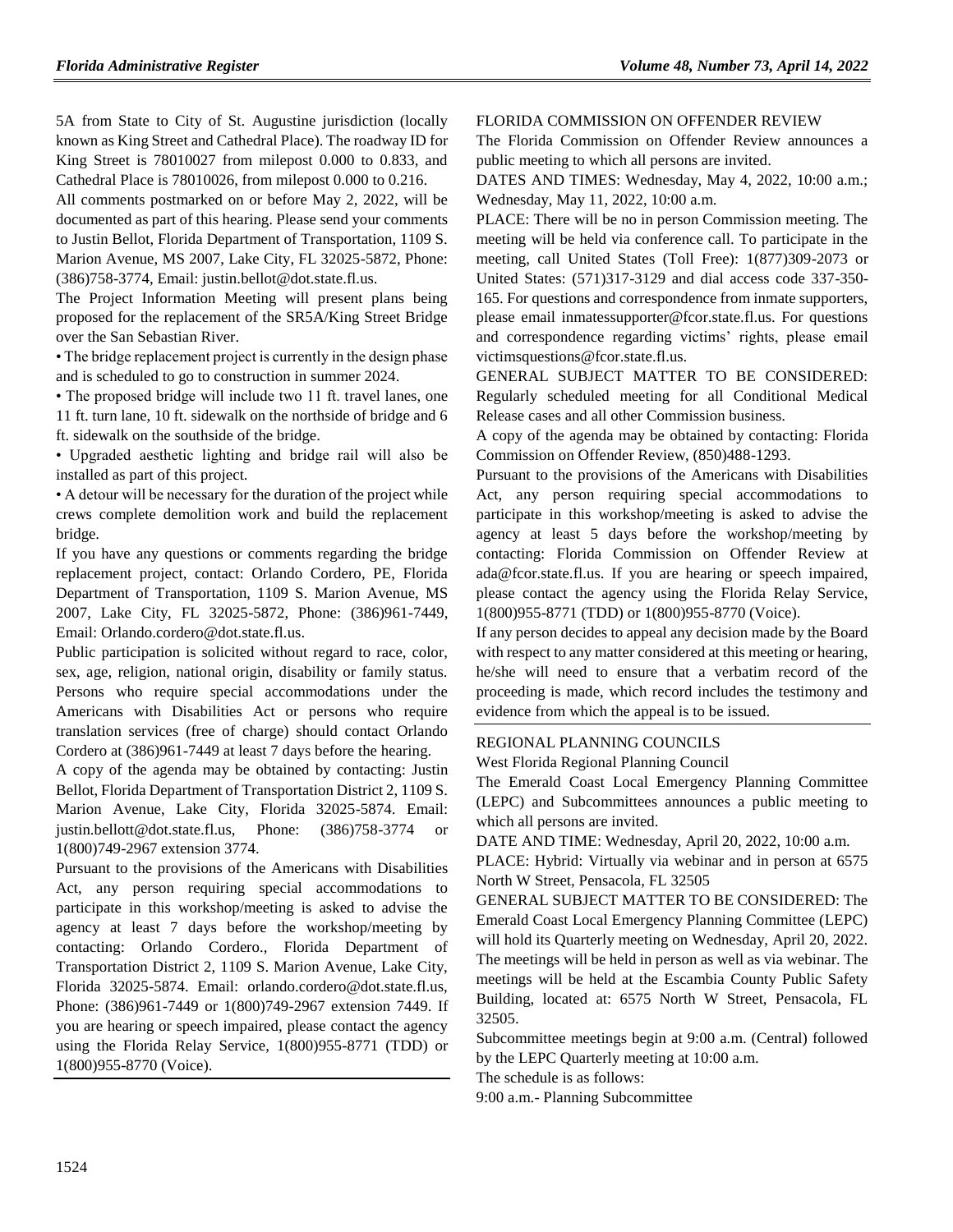9:15 a.m. - Nominations Subcommittee

9:30 a.m. - Training Subcommittee

9:45 a.m. - Education and Public Awareness

10:00 a.m. - LEPC Quarterly Meeting

Please forward any items you wish to have included in the agenda. As a reminder, LEPC elections will be held at this meeting, please email Nominations Chair, Jeff Bingle, at jnbing@ascendmaterials.com if you are interested in serving as either Chair or Vice Chair or to nominate a member for the post. Please join my meeting from your computer, tablet, or smartphone. https://meet.goto.com/561228637

You can also dial in using your phone. (For supported devices, tap a one-touch number below to join instantly.)

United States: (646)749-3122, Access Code: 561-228-637

New to GoToMeeting? Get the app now and be ready when your first meeting starts: https://meet.goto.com/install.

The Emerald Coast Local Emergency Planning Committee is staffed by the Emerald Coast Regional Council, a regional entity providing professional technical assistance, planning, coordinating, and advisory services to local governments, state and federal agencies, and the public to preserve and enhance the quality of life in northwest Florida.

A copy of the agenda may be obtained by contacting: Debbie Thayer, Program Coordinator, at debbie.thayer@ecrc.org or (850)332-7976, ext. 225.

Pursuant to the provisions of the Americans with Disabilities Act, any person requiring special accommodations to participate in this workshop/meeting is asked to advise the agency at least 48 hours before the workshop/meeting by contacting: Public Involvement at publicinvolvement@ecrc.org. If you are hearing or speech impaired, please contact the agency using the Florida Relay Service, 1(800)955-8771 (TDD) or 1(800)955-8770 (Voice).

#### [REGIONAL PLANNING COUNCILS](https://www.flrules.org/gateway/department.asp?id=29)

[West Florida Regional Planning Council](https://www.flrules.org/gateway/organization.asp?id=57)

The Okaloosa-Walton Transportation Planning Organization (TPO) Board and Committees announces a public meeting to which all persons are invited.

DATE AND TIME: Thursday, April 21, 2022, 3:00 p.m.

PLACE: Okaloosa County Administration Building, 1250 N Eglin Parkway, Shalimar, FL 32579

GENERAL SUBJECT MATTER TO BE CONSIDERED: The Okaloosa-Walton Transportation Planning Organization (TPO) will hold a public meeting at 3:00 p.m., Thursday, April 21, 2022, at the Okaloosa County Administration Building, 1250 N Eglin Parkway, Shalimar, FL 32579. The Citizens' Advisory Committee (CAC) will meet at 9:30 a.m. and the Technical Coordinating Committee (TCC) will meet at 1:30 p.m.

The TPO and advisory committee meetings will be held in person at the above location. However, for the convenience of our community members, the meeting can be accessed online via GoToWebinar or by phone. All in-person participants are encouraged to follow CDC COVID-19 guidelines and social distancing recommendations.

The TPO will consider:

- Resolution O-W 22-05 Recommending Okaloosa County as the Designated Single Community Transportation Coordinator for Okaloosa County

- Resolution O-W 22-06 Adopting the Fiscal Year (FY) 2023 – FY 2024 Okaloosa-Walton Transportation Planning Organization (TPO) Unified Planning Work Program (UPWP)

- Resolution O-W 22-07 Amending the Okaloosa-Walton Transportation Planning Organization (TPO) By-Laws

- Citizens' Advisory Committee (CAC) Application from Douglas Tolbert

- Resolution FL-AL 22-08 Supporting Updates to the Florida Department of Environmental Protection (DEP) Florida Greenways and Trails System (FGTS) Plan and the Opportunity and Priorities Maps

Look at maps, read through the current list of transportation projects, and learn more about the Okaloosa-Walton TPO at http://www.ecrc.org/OWTPO.

A full agenda, when available, can be viewed at http://www.ecrc.org/OWTPOMeetings.

Join us live via GoToWebinar! \*Please note the change in virtual venue\*

1. Click to register and a link to the Webinar will be emailed to you: www.gotostage.com/channel/ecrc

2. When it's time for the webinar, click the emailed link, then choose one of the following audio options:

TO USE YOUR COMPUTER'S AUDIO:

When the Webinar begins, you will be connected to audio using your computer's microphone and speakers (VoIP). A headset is recommended.

-- OR --

#### TO USE YOUR TELEPHONE:

If you prefer to use your phone, you must select "Use Telephone" after joining the webinar and call in using the numbers provided.

All comments submitted at least 24 hours before are guaranteed to be read during the public meeting. Comments submitted after the 24-hour deadline will be recorded and disseminated to the Board. Please email publicinvolvement@ecrc.org with additional questions or concerns. You can also have your comment read during the meeting by submitting 24 hours before at www.ecrc.org/OWeComment.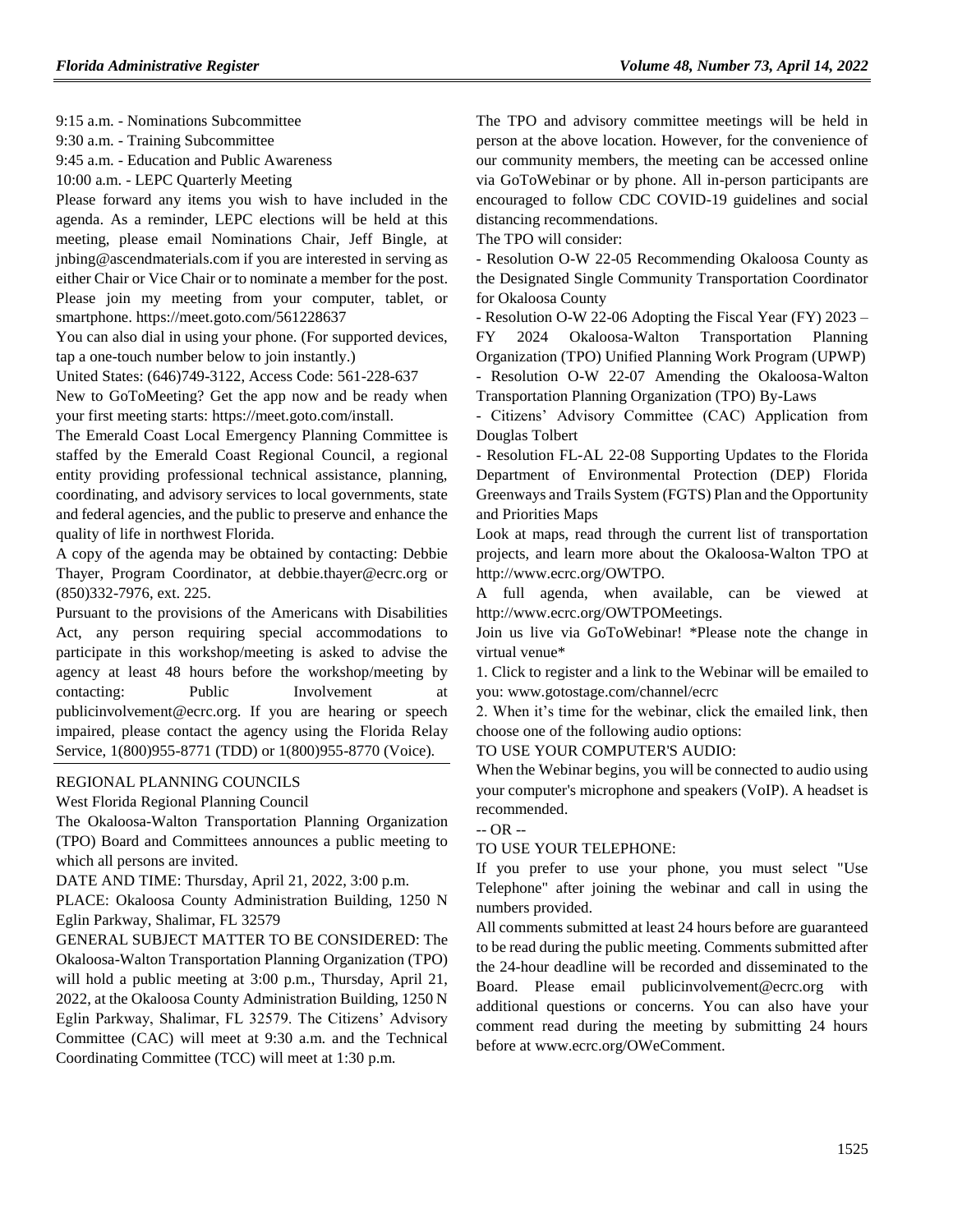Para informacion en espanol, puede llamar a Ada Clark al (850)332-7976, ext. 278 o TTY 711. Si necesita acomodaciones especiales, por favor llame 48 horas de antemanos.

Participation is asked for without regard to race, color, national origin, age, sex, religion, disability, or family status. Persons who believe they have been discriminated against on these conditions may file a complaint with the Title VI Coordinator, (850)332-7976.

The Okaloosa-Walton Transportation Planning Organization is staffed by the Emerald Coast Regional Council, a regional entity providing professional technical assistance, planning, coordinating, and advisory services to local governments, state and federal agencies, and the public to preserve and enhance the quality of life in northwest Florida.

A copy of the agenda may be obtained by contacting: Public Involvement at publicinvolvement@ecrc.org or by visiting www.ecrc.org/OWTPOMeetings.

Pursuant to the provisions of the Americans with Disabilities Act, any person requiring special accommodations to participate in this workshop/meeting is asked to advise the agency at least 48 hours before the workshop/meeting by contacting: Public Involvement at publicinvolvement@ecrc.org. If you are hearing or speech impaired, please contact the agency using the Florida Relay Service, 1(800)955-8771 (TDD) or 1(800)955-8770 (Voice).

#### [REGIONAL UTILITY AUTHORITIES](https://www.flrules.org/gateway/department.asp?id=49)

Tampa Bay Water - [A Regional Water Supply Authority](https://www.flrules.org/gateway/organization.asp?id=158) The Tampa Bay Water, a Regional Water Supply Authority announces a public meeting to which all persons are invited.

DATE AND TIME: Friday, April 29, 2022, 9:00 a.m. – 11:00 a.m.

PLACE: Tampa Bay Water Administrative Offices, Training Room – 1st Floor, 2575 Enterprise Road, Clearwater, Florida 33763

GENERAL SUBJECT MATTER TO BE CONSIDERED: A public meeting of the Selection Committee for The Request for Proposals for Underwriting Services Contract No.'s: 2022-061 thru 065. As a part of the selection process, the Selection Committee will meet to review and discuss the responses and ranking of the firms and determine which firms to recommend for award to the Board of Directors.

A copy of the agenda may be obtained by contacting: Records Department at (727)796-2355.

Pursuant to the provisions of the Americans with Disabilities Act, any person requiring special accommodations to participate in this workshop/meeting is asked to advise the agency at least 3 days before the workshop/meeting by contacting: Records Department at (727)796-2355. If you are hearing or speech impaired, please contact the agency using the

Florida Relay Service, 1(800)955-8771 (TDD) or 1(800)955- 8770 (Voice).

For more information, you may contact: Records Department at (727)796-2355.

#### [DEPARTMENT OF HEALTH](https://www.flrules.org/gateway/department.asp?id=64)

[Board of Nursing](https://www.flrules.org/gateway/organization.asp?id=332)

The Board of Nursing announces a telephone conference call to which all persons are invited.

DATE AND TIME: April 29, 2022, 1:30 p.m.

PLACE: Toll Free Number: 1(888)585-9008, 275-112-502

GENERAL SUBJECT MATTER TO BE CONSIDERED: Probable Cause Panel Meeting for Public Disciplinary Cases

A copy of the agenda may be obtained by contacting: https://floridasnursing.gov/meeting-information/.

Pursuant to the provisions of the Americans with Disabilities Act, any person requiring special accommodations to participate in this workshop/meeting is asked to advise the agency at least 48 hours before the workshop/meeting by contacting: (850)245-4125. If you are hearing or speech impaired, please contact the agency using the Florida Relay Service, 1(800)955-8771 (TDD) or 1(800)955-8770 (Voice).

If any person decides to appeal any decision made by the Board with respect to any matter considered at this meeting or hearing, he/she will need to ensure that a verbatim record of the proceeding is made, which record includes the testimony and evidence from which the appeal is to be issued.

#### [DEPARTMENT OF CHILDREN AND FAMILIES](https://www.flrules.org/gateway/department.asp?id=65)

The Department of Children and Families announces a public meeting to which all persons are invited.

DATE AND TIME: Tuesday, April 19, 2022, 9:30 a.m. – 11:00 a.m. ET

PLACE: Microsoft Teams. Contact Terrence Watts at Terrence.Watts@myflfamilies.com for meeting link

GENERAL SUBJECT MATTER TO BE CONSIDERED: The Department of Children and Families, Circuit 2 Community Alliance provides a forum for providers and the Community to identify needs and gaps in services in order to improve the lives of children and families in the Big Bend area which covers Franklin, Gadsden, Jefferson, Leon, Liberty and Wakulla Counties. Agenda: Department of Children and Families Update, NWF Health Network, Mental Health Governing Council Update, Assisted Living Facilities Update.

A copy of the agenda may be obtained by contacting: Terrence Watts, Circuit 2 Community Development Administrator, at (850)778-4026 or at Terrence.Watts@myflfamilies.com.

Pursuant to the provisions of the Americans with Disabilities Act, any person requiring special accommodations to participate in this workshop/meeting is asked to advise the agency at least 5 days before the workshop/meeting by contacting: Terrence Watts, Circuit 2 Community Development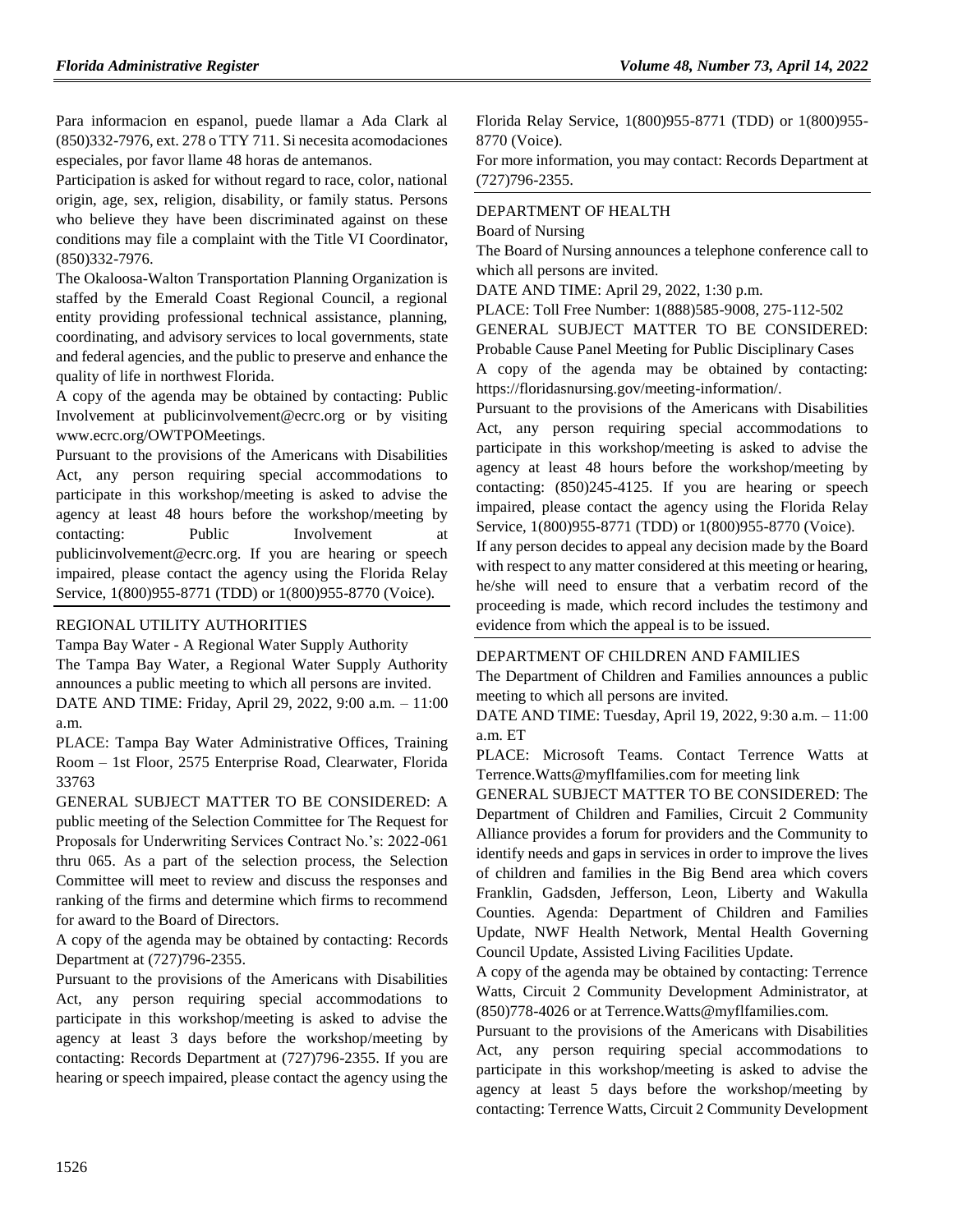Administrator, at  $(850)778-4026$  or at Terrence.Watts@myflfamilies.com. If you are hearing or speech impaired, please contact the agency using the Florida Relay Service, 1(800)955-8771 (TDD) or 1(800)955-8770 (Voice).

For more information, you may contact: Terrence Watts, Circuit 2 Community Development Administrator, at (850)778- 4026 or at Terrence.Watts@myflfamilies.com.

#### [DEPARTMENT OF CHILDREN AND FAMILIES](https://flrules.org/gateway/department.asp?id=65)

The Department of Children and Families announces a public meeting to which all persons are invited.

DATE AND TIME: Monday, April 18, 2022, 12:00 Noon

PLACE: ZOOM: 976 1560 9310, Password: 735918

GENERAL SUBJECT MATTER TO BE CONSIDERED: on-

going Collier County Community Alliance business.

A copy of the agenda may be obtained by contacting: stephanie.jones@myflfamilies.com.

### [DEPARTMENT OF CHILDREN AND FAMILIES](https://www.flrules.org/gateway/department.asp?id=65)

The Department of Children and Families announces a public meeting to which all persons are invited.

DATE AND TIME: April 29, 2022, 12:00 p.m.

PLACE: Mary Lee's House, 2806 N Armenia Ave, Tampa, FL 33607.

GENERAL SUBJECT MATTER TO BE CONSIDERED: Ongoing Hillsborough County Alliance Business.

A copy of the agenda may be obtained by contacting: Kalen Graham at (813) 250-6651 or kgraham@maryleeshouse.org.

Pursuant to the provisions of the Americans with Disabilities Act, any person requiring special accommodations to participate in this workshop/meeting is asked to advise the agency at least 5 days before the workshop/meeting by contacting: Kalen Graham at (813) 250-6651 or kgraham@maryleeshouse.org. If you are hearing or speech impaired, please contact the agency using the Florida Relay Service, 1(800)955-8771 (TDD) or 1(800)955-8770 (Voice).

### [DEPARTMENT OF CHILDREN AND FAMILIES](https://flrules.org/gateway/department.asp?id=65)

[Mental Health Program](https://flrules.org/gateway/organization.asp?id=344)

The Florida Children and Youth Cabinet announces a public meeting to which all persons are invited.

DATE AND TIME: April 28, 2022, 3:00 p.m. – 4:00 p.m.

PLACE: The Capitol, Cabinet Meeting Room, Lower Level, 400 S. Monroe St., Tallahassee, FL 32399

GENERAL SUBJECT MATTER TO BE CONSIDERED: Members will meet to conduct regular business.

A copy of the agenda may be obtained by contacting: A copy of the agenda will be forth coming.

Pursuant to the provisions of the Americans with Disabilities Act, any person requiring special accommodations to participate in this workshop/meeting is asked to advise the

agency at least 5 days before the workshop/meeting by contacting: Pat Smith, Dept. of Children and Families, (850)717-4452. If you are hearing or speech impaired, please contact the agency using the Florida Relay Service, 1(800)955- 8771 (TDD) or 1(800)955-8770 (Voice).

For more information, you may contact: Pat Smith, Dept. of Children and Families, (850)717-4452.

#### [FLORIDA HOUSING FINANCE CORPORATION](https://www.flrules.org/gateway/department.asp?id=67)

The Florida Housing Finance Corporation announces a workshop to which all persons are invited.

DATE AND TIME: April 21, 2022, 2:00 p.m. Eastern Time

PLACE: The workshop will be available by telephone and webinar.

The registration information is posted to the following website: https://www.floridahousing.org/programs/developers-

multifamily-programs/competitive/2022/2022-chirp.

GENERAL SUBJECT MATTER TO BE CONSIDERED: The workshop will be held to solicit comments and suggestions from interested persons relative to Florida Housing's 2022 Construction Housing Inflation Response Program (CHIRP).

A copy of the agenda may be obtained by contacting: Rita Guzman, (850)488-4197.

Pursuant to the provisions of the Americans with Disabilities Act, any person requiring special accommodations to participate in this workshop/meeting is asked to advise the agency at least 5 days before the workshop/meeting by contacting: Rita Guzman, (850)488-4197. If you are hearing or speech impaired, please contact the agency using the Florida Relay Service, 1(800)955-8771 (TDD) or 1(800)955-8770 (Voice).

[FLORIDA MEDICAL MALPRACTICE JOINT](https://www.flrules.org/gateway/organization.asp?id=575)  [UNDERWRITING ASSOCIATION](https://www.flrules.org/gateway/organization.asp?id=575)

The FMMJUA Grant Committee announces a public meeting to which all persons are invited.

DATE AND TIME: Tuesday, April 26, 2022, 2:00 p.m.

PLACE: Doubletree, 101 S Adams St. Tallahassee, FL 32301

GENERAL SUBJECT MATTER TO BE CONSIDERED: The Grant Committee of the Florida Medical Malpractice Joint Underwriting Association will receive and consider presentations by applicants for the Grants for Partnerships in Improving the Safety of Health Care Services (RFA # 2021-01). A copy of the agenda may be obtained by contacting:

frankie@fmmjua.org or call (850)385-8114.

Pursuant to the provisions of the Americans with Disabilities Act, any person requiring special accommodations to participate in this workshop/meeting is asked to advise the agency at least 7 days before the workshop/meeting by contacting: If you are hearing or speech impaired, please contact the agency using the Florida Relay Service, 1(800)955- 8771 (TDD) or 1(800)955-8770 (Voice).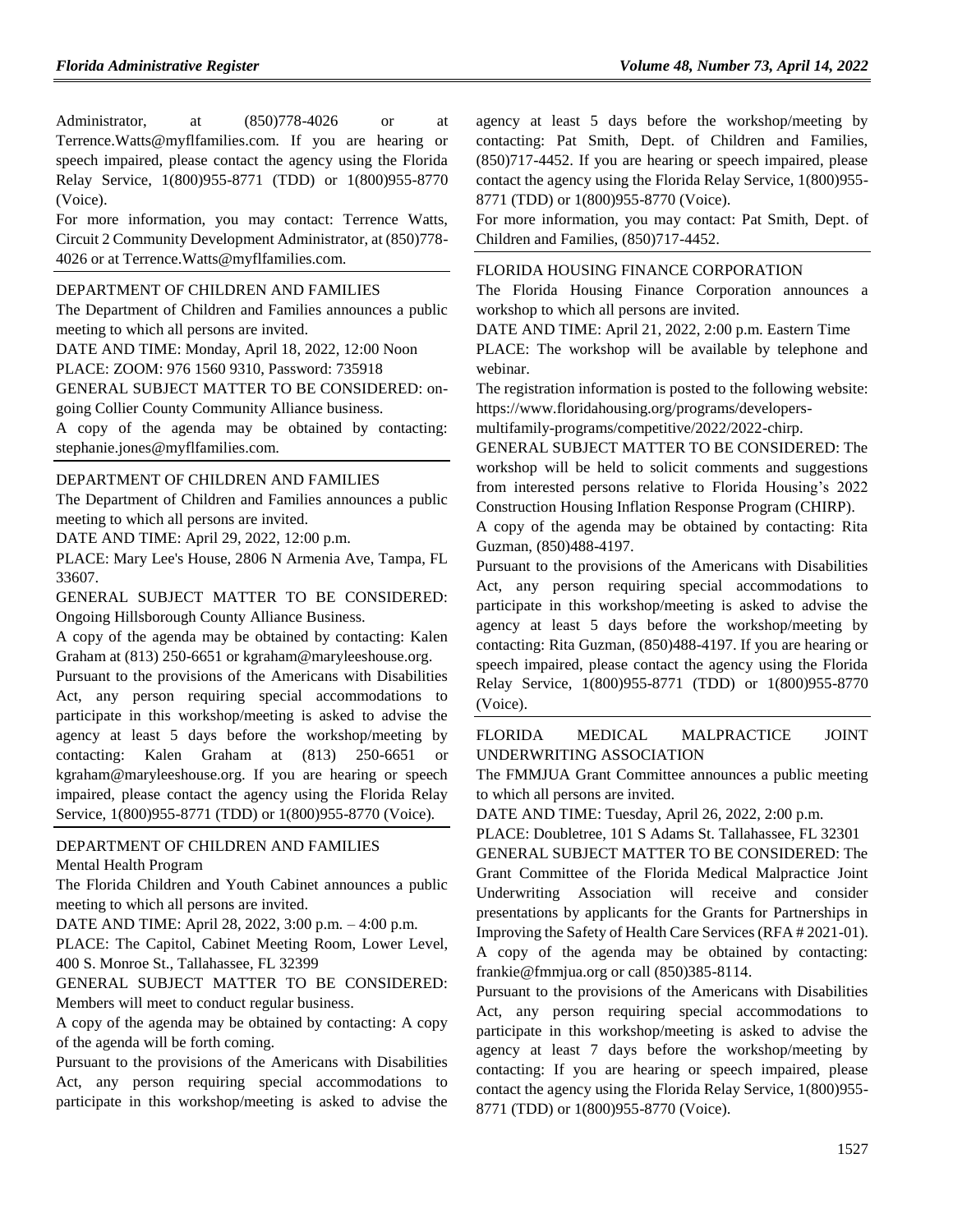For more information, you may contact: frankie@fmmjua.org or call (850)385-8114.

## [FLORIDA MEDICAL MALPRACTICE JOINT](https://www.flrules.org/gateway/organization.asp?id=575)  [UNDERWRITING ASSOCIATION](https://www.flrules.org/gateway/organization.asp?id=575)

The FMMJUA Audit Committee announces a public meeting to which all persons are invited.

DATE AND TIME: Tuesday, April 26, 2022, immediately following the Grant Committee meeting

PLACE: Doubletree, 101 S Adams St. Tallahassee, FL 32301

GENERAL SUBJECT MATTER TO BE CONSIDERED: The Audit Committee of the Florida Medical Malpractice Joint Underwriting Association will receive and consider business properly brought before the Committee.

A copy of the agenda may be obtained by contacting: frankie@fmmjua.org or call (850)385-8114.

Pursuant to the provisions of the Americans with Disabilities Act, any person requiring special accommodations to participate in this workshop/meeting is asked to advise the agency at least 7 days before the workshop/meeting by contacting: If you are hearing or speech impaired, please contact the agency using the Florida Relay Service, 1(800)955- 8771 (TDD) or 1(800)955-8770 (Voice).

For more information, you may contact: frankie@fmmjua.org or call (850)385-8114.

[FLORIDA MEDICAL MALPRACTICE JOINT](https://www.flrules.org/gateway/organization.asp?id=575)  [UNDERWRITING ASSOCIATION](https://www.flrules.org/gateway/organization.asp?id=575)

The FMMJUA Claims & Underwriting Committee announces a public meeting to which all persons are invited.

DATE AND TIME: Tuesday, April 26, 2022, immediately following the Audit Committee meeting

PLACE: Doubletree, 101 S Adams St. Tallahassee, FL 32301

GENERAL SUBJECT MATTER TO BE CONSIDERED: The Claims & Underwriting Committee of the Florida Medical Malpractice Joint Underwriting Association will receive and consider reports from the Association's General Manager, Servicing Carrier, and such other business properly brought before the Committee.

A copy of the agenda may be obtained by contacting: frankie@fmmjua.org or call (850)385-8114.

Pursuant to the provisions of the Americans with Disabilities Act, any person requiring special accommodations to participate in this workshop/meeting is asked to advise the agency at least 7 days before the workshop/meeting by contacting: If you are hearing or speech impaired, please contact the agency using the Florida Relay Service, 1(800)955- 8771 (TDD) or 1(800)955-8770 (Voice).

For more information, you may contact: frankie@fmmjua.org or call (850)385-8114.

[FLORIDA MEDICAL MALPRACTICE JOINT](https://www.flrules.org/gateway/organization.asp?id=575)  [UNDERWRITING ASSOCIATION](https://www.flrules.org/gateway/organization.asp?id=575)

The FMMJUA Compensation Committee announces a public meeting to which all persons are invited.

DATE AND TIME: Tuesday, April 26, 2022, immediately following the C&U Committee meeting

PLACE: Doubletree, 101 S Adams St. Tallahassee, FL 32301

GENERAL SUBJECT MATTER TO BE CONSIDERED: The Compensation Committee of the Florida Medical Malpractice Joint Underwriting Association will receive and consider business properly brought before the Committee.

A copy of the agenda may be obtained by contacting: frankie@fmmjua.org or call (850)385-8114.

Pursuant to the provisions of the Americans with Disabilities Act, any person requiring special accommodations to participate in this workshop/meeting is asked to advise the agency at least 7 days before the workshop/meeting by contacting: If you are hearing or speech impaired, please contact the agency using the Florida Relay Service, 1(800)955- 8771 (TDD) or 1(800)955-8770 (Voice).

For more information, you may contact: frankie@fmmjua.org or call (850)385-8114.

[FLORIDA MEDICAL MALPRACTICE JOINT](https://www.flrules.org/gateway/organization.asp?id=575)  [UNDERWRITING ASSOCIATION](https://www.flrules.org/gateway/organization.asp?id=575)

The FMMJUA Board of Governors announces a public meeting to which all persons are invited.

DATE AND TIME: Wednesday, April 27, 2022, 9:00 a.m.

PLACE: Doubletree, 101 S Adams St. Tallahassee, FL 32301

GENERAL SUBJECT MATTER TO BE CONSIDERED: The Board of Governors of the Florida Medical Malpractice Joint Underwriting Association will receive and consider quarterly reports from the Association's Investment Counsel, General Counsel, Servicing Carrier, Grant Committee, Audit Committee, Claims Committee, Compensation Committee, General Manager, and such other business properly brought before the Board.

A copy of the agenda may be obtained by contacting: frankie@fmmjua.org or call (850)385-8114.

Pursuant to the provisions of the Americans with Disabilities Act, any person requiring special accommodations to participate in this workshop/meeting is asked to advise the agency at least 7 days before the workshop/meeting by contacting: If you are hearing or speech impaired, please contact the agency using the Florida Relay Service, 1(800)955- 8771 (TDD) or 1(800)955-8770 (Voice).

For more information, you may contact: frankie@fmmjua.org or call (850)385-8114.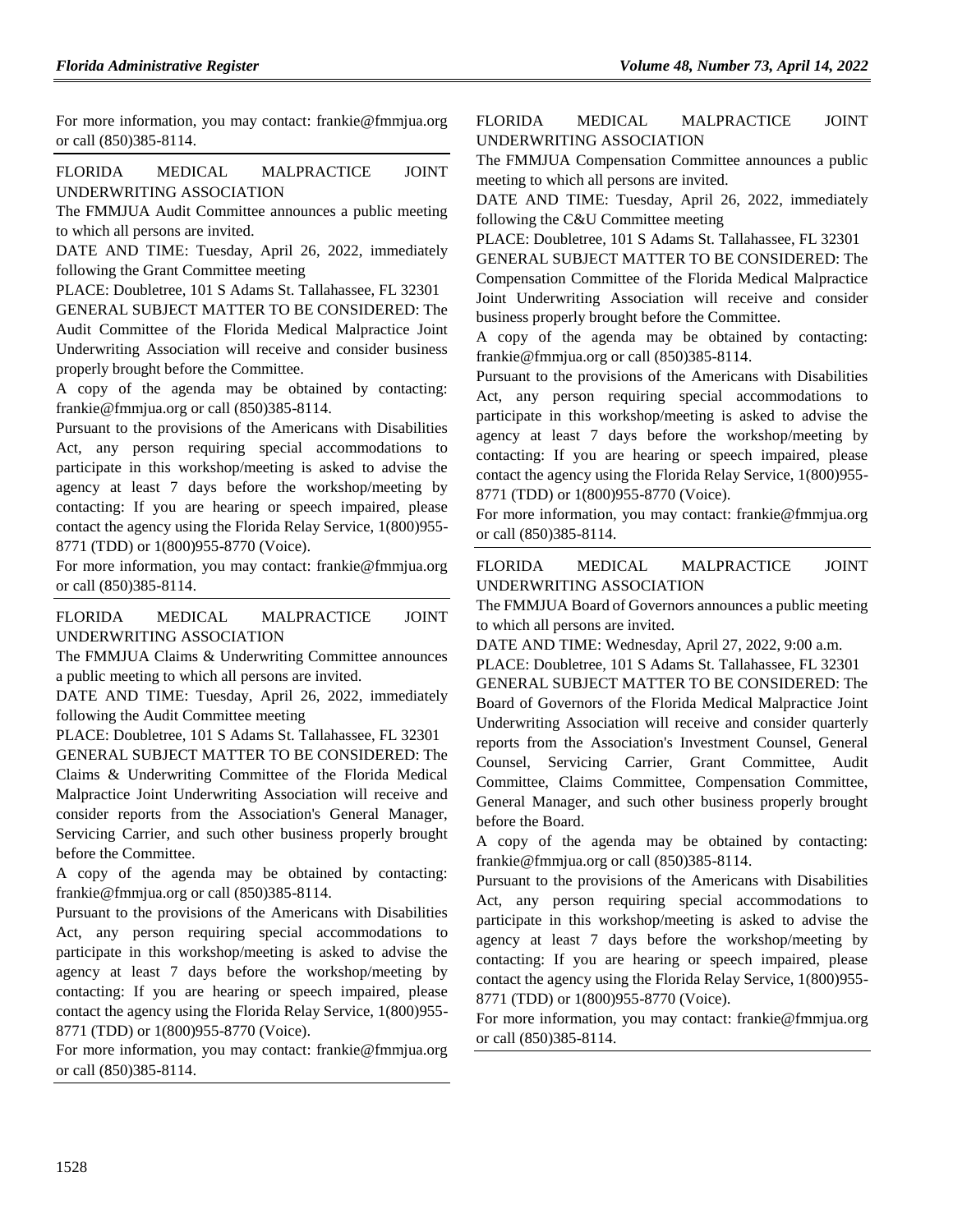[ENTERPRISE FLORIDA, INC.](https://www.flrules.org/gateway/organization.asp?id=680)

The Florida Opportunity Fund announces a public meeting to which all persons are invited.

DATE AND TIME: April 27, 2022, 3:00 p.m.

PLACE: Teams virtual meeting https://teams.microsoft.com/l/meetup-

join/19%3ameeting\_ZTdlNjExODAtMjJjZi00MmJmLTk2Nz ctZDlkYWU2NzRlY2Ni%40thread.v2/0?context=%7b%22Ti d%22%3a%228310dbd9-35bb-4e22-8978-

e59703aec4bb%22%2c%22Oid%22%3a%22b056fa17-d297- 4757-beee-78fec688ff94%22%7d

GENERAL SUBJECT MATTER TO BE CONSIDERED: General administrative matters and selection of new investment manager

A copy of the agenda may be obtained by contacting: Lorna Dusti, (407)956-5651.

For more information, you may contact: Lorna Dusti, (407)956- 5651.

[FLORIDA WORKERS' COMPENSATION JOINT](https://www.flrules.org/gateway/organization.asp?id=757)  [UNDERWRITING ASSOCIATION, INC.](https://www.flrules.org/gateway/organization.asp?id=757)

The FWCJUA Non-Discretionary Investment Management Services RFP Evaluation Team announces a public meeting to which all persons are invited.

DATE AND TIME: April 21, 2022, 9:00 a.m. ET

PLACE: FWCJUA, 6003 Honore Ave, Ste 204, Sarasota, FL GENERAL SUBJECT MATTER TO BE CONSIDERED: The

agenda topic will be the evaluation of RFP responses.

A copy of the agenda may be obtained by contacting: Kathy Coyne or at www.fwcjua.com.

## [THE VALERIN GROUP, INC.](https://www.flrules.org/gateway/organization.asp?id=1012)

The Florida Department of Transportation (FDOT) announces a public meeting to which all persons are invited.

DATE AND TIME: Thursday, April 21, 2022, 5:30 p.m.

PLACE: Virtually on GoTo Webinar; By phone at 1(866)901- 6455 with passcode 710-050-700; In-Person at Journey Christian Church.

GENERAL SUBJECT MATTER TO BE CONSIDERED: A public meeting will be held regarding project plans on Orange Blossom Trail (U.S. 441) at Oranole Way/Sprint Boulevard in Apopka. (FPID no. 992100-2)

The purpose of this project is to convert the full median opening on Orange Blossom Trail at Oranole Way/Sprint Boulevard to a two-way directional median opening. The public meeting is being held to present information and receive community feedback.

The Department is offering multiple ways for the community to participate in the meeting. All participants, regardless of platform they choose, will receive the same information on the proposed project.

Virtual Option: Interested persons may join the Virtual Public Meeting (VPM) from a computer, tablet, or mobile device. A VPM is a free live presentation or webinar over the internet. For this option, advance registration is required by visiting https://fdot.cc/Orange\_Blossom\_Trail\_Median\_Modifications. Once registered, participants will receive a confirmation email containing information about joining the meeting online. Please note, Internet Explorer cannot be used to register or attend this webinar. If joining online, please allow adequate log-in time to view the presentation in its entirety.

Phone Option (Listen Only): Participants may join the meeting in listen-only mode by dialing 1(866)901-6455 and entering the passcode 710-050-700 when prompted.

In-Person Option: Participants may attend in person by going to Journey Christian Church, 1965 S. Orange Blossom Trail, Apopka, FL 32703, to view project displays, speak with project team members and submit comments or questions. If attending in person, please remember to follow all safety and sanitation guidelines. If you are feeling unwell, please consider attending the meeting virtually or by phone.

All meeting materials, including the presentation, will be available on the project website at https://www.cflroads.com/project/992100-2 prior to the meeting.

FDOT is sending notices to all property owners, business owners, interested persons and organizations to provide the opportunity to offer comments and express their views regarding this project and the proposed improvements.

Public participation is solicited without regard to race, color, national origin, age, sex, religion, disability, or family status. Persons wishing to express their concerns relative to FDOT compliance with Title VI may do so by contacting Jennifer Smith, FDOT District Five Title VI Coordinator, at Jennifer.Smith2@dot.state.fl.us.

A copy of the agenda may be obtained by contacting: Not applicable.

Pursuant to the provisions of the Americans with Disabilities Act, any person requiring special accommodations to participate in this workshop/meeting is asked to advise the agency at least 7 days before the workshop/meeting by contacting: FDOT Project Manager Richard Smith, Jr. at (386)943-5326, or by email at Richard.Smith@dot.fl.us. If you are hearing or speech impaired, please contact us by using the Florida Relay Service, 1(800)955-8771 (TDD) or 1(800)955- 8770 (Voice). If you are hearing or speech impaired, please contact the agency using the Florida Relay Service, 1(800)955- 8771 (TDD) or 1(800)955-8770 (Voice).

For more information, you may contact: FDOT Project Manager Richard Smith, Jr. by phone at (386)943-5326, by email at Richard.Smith@dot.fl.us, or U.S. mail at Florida Department of Transportation, 719 South Woodland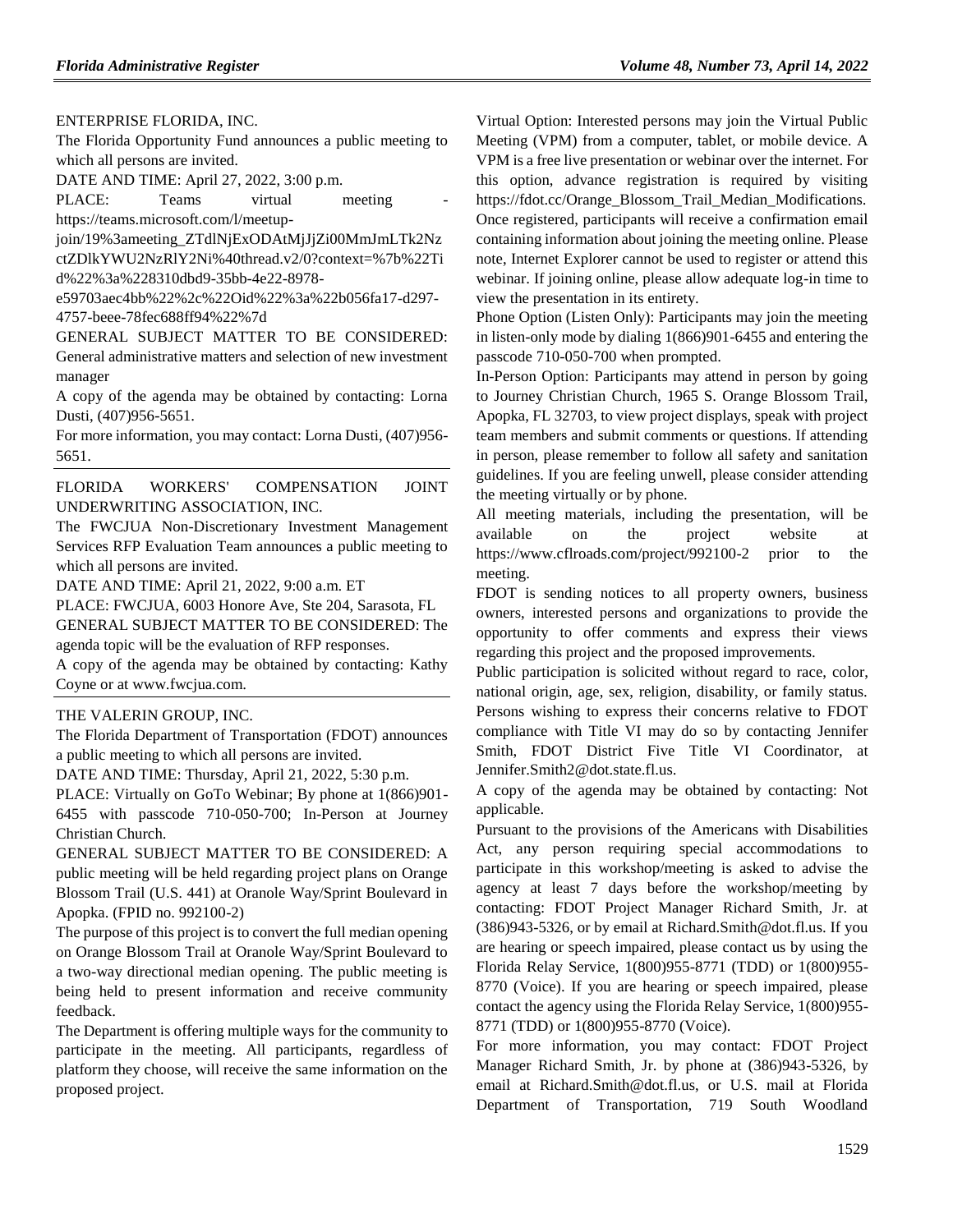Boulevard, M.S. 562, DeLand, FL 32720. Information about this project is also available online at www.cflroads.com. Simply type FPID No. 992100-2 in the search box, click "go" and then select the project. We encourage you to participate in the Orange Blossom Trail at Oranole Way/Sprint Boulevard public meeting.

#### [ABC GROUP, LLC](https://www.flrules.org/gateway/organization.asp?id=1021)

The Florida Department of Transportation District Three announces a public meeting to which all persons are invited.

DATE AND TIME: Thursday, April 28, 2022, 5:30 p.m. – 6:30 p.m. CT

PLACE: Crestview Community Center, 1446 Commerce Drive, Crestview, FL 32539

More information will be available online at: www.nwflroads.com/virtualmeetings

GENERAL SUBJECT MATTER TO BE CONSIDERED: The Florida Department of Transportation (FDOT) will host a hybrid construction open house Thursday, April 28, 2022, 5:30 p.m. – 6:30 p.m. CT to preview construction of the Interstate 10 (I-10)/Antioch Road interchange in Crestview.

Visit the project website at www.nwflroads.com/virtualmeetings to register to attend the open house in-person or online. Or you may contact the FDOT project manager listed below. Maps, drawings, and other information will be available for review at the open house and online beginning at 12:00 Noon CT Thursday, April 7. FDOT personnel will also be available to discuss the project, answer questions, and receive public comments.

Work is scheduled to begin in early summer to construct a new I-10 interchange near Antioch Road/P.J. Adams Parkway. The new interchange will be signed "Exit 53" and located approximately 2.6-miles west of State Road (S.R.) 85 and east of the existing County Road (C.R.) 4 (Antioch Road) bridge over I-10. Work will also widen P.J. Adams Parkway to four lanes and extend the corridor to become part of the Crestview Bypass that is currently under construction.

A copy of the agenda may be obtained by contacting: Kelli Rice, FDOT Construction Project Manager, (850)981-2801 or via email at kelli.rice@dot.state.fl.us.

Pursuant to the provisions of the Americans with Disabilities Act, any person requiring special accommodations to participate in this workshop/meeting is asked to advise the agency at least 7 days before the workshop/meeting by contacting: Kelli Rice, FDOT Construction Project Manager, (850)981-2801 or via email at kelli.rice@dot.state.fl.us. If you are hearing or speech impaired, please contact the agency using the Florida Relay Service, 1(800)955-8771 (TDD) or 1(800)955-8770 (Voice).

For more information, you may contact: Kelli Rice, P.E., FDOT District Three, Construction Project Manager, Tele: (850)981- 2801, Email: kelli.rice@dot.state.fl.us.

### [PEVIDA HIGHWAY DESIGNERS \(PHD\)](https://www.flrules.org/gateway/organization.asp?id=1434)

The Florida Department of Transportation (FDOT) District Four announces a public meeting to which all persons are invited.

DATE AND TIME: Thursday, April 21, 2022, 5:00 p.m. – 7:00 p.m.

PLACE: St. Lucie County Library, Paula A. Lewis Branch, 2950 SW Rosser Boulevard, Port St. Lucie, FL 34953 and virtually via GoToWebinar. To attend the Public Meeting virtually, please use the following link to register and receive a link to join the meeting: https://register.gotowebinar.com/register/79411824711646546 07. If you prefer to join by phone, please dial (914)614-3221, Access Code: 355-484-729. The latest social distancing guidelines will be followed.

GENERAL SUBJECT MATTER TO BE CONSIDERED: The Florida Department of Transportation (FDOT) District Four, will conduct a hybrid Public Meeting for the I-95 Safety Improvements Project in St. Lucie County, Florida. Financial Project ID Number: 443847-1-52-01. This Public Meeting is being held to provide information about the proposed safety improvements to the I-95 corridor from Gatlin Boulevard to St. Lucie West Boulevard. This will include pavement resurfacing and cross-slope correction, extension of the northbound on ramp at the Gatlin Boulevard interchange (to provide additional distance to merge onto northbound I-95), extension of the southbound on ramp at the St. Lucie West Boulevard interchange (to provide additional distance to merge onto southbound I-95), roadway lighting in the segment of I-95 currently unlit (between Gatlin Boulevard and Crosstown Parkway), installation of a Dynamic Message Sign (DMS) south of Gatlin Boulevard interchange to provide real-time messages to drivers, installation of new freeway guide signs, and the installation of a dynamic curve warning system, north of Gatlin Boulevard interchange. This system will alert drivers of excessive speed and wet pavement conditions.

Construction is scheduled to begin in Spring 2023 and end in Fall 2024.

Construction Cost Estimate: \$6 Million.

The Public Information Meeting will begin with a brief presentation at 5:00 p.m. Questions and comments may be submitted during the meeting via the online chat for project representatives to address or by email to the project manager. In-person attendees may submit verbal or written comments. Additional project information is posted at www.d4fdot.com/tcfdot/design\_projects.asp.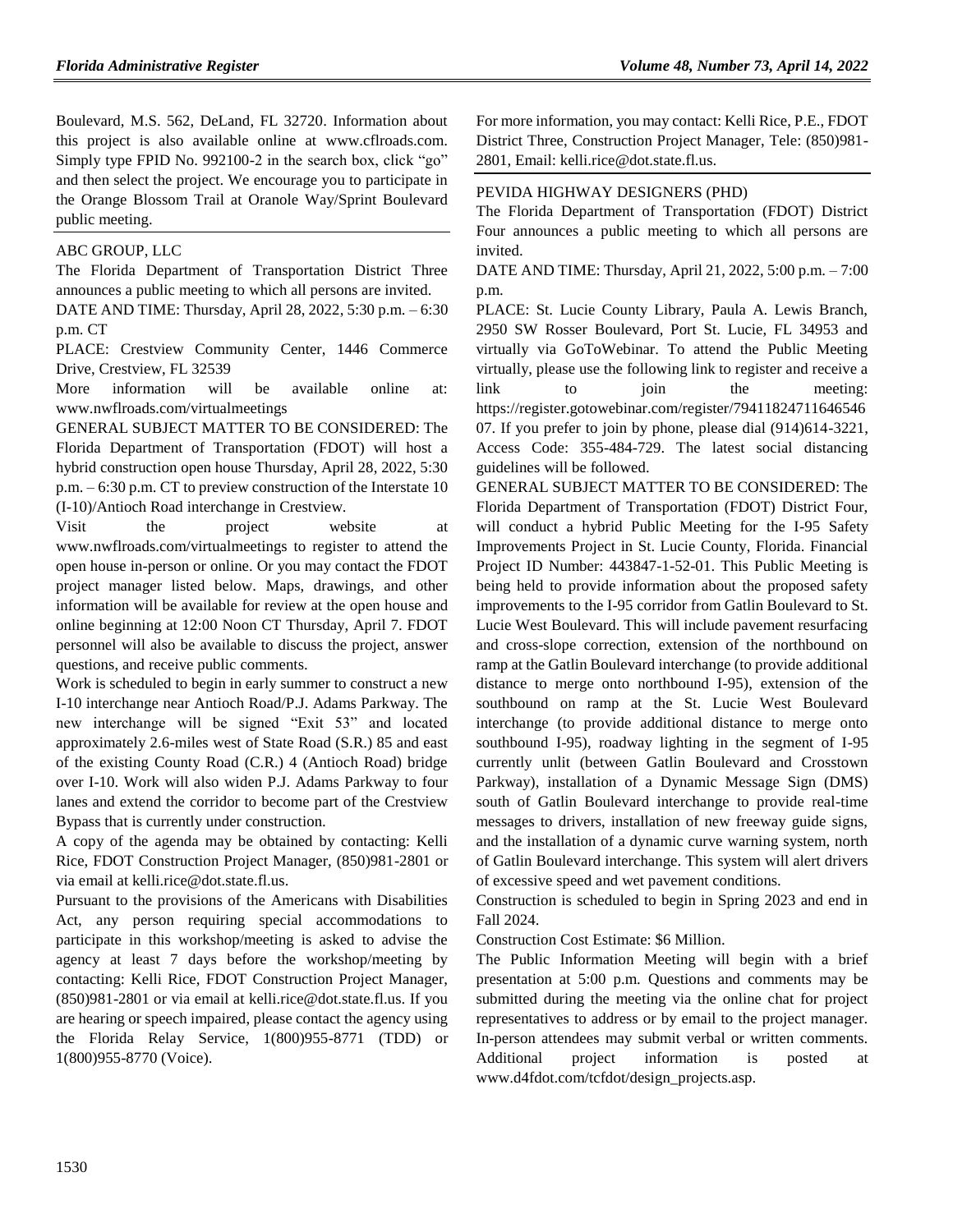A copy of the agenda may be obtained by contacting: Robert Lopes, P.E., Project Manager for Florida Department of Transportation, at (954)777-4425, toll free at 1(866)336-8435, ext. 4425, or via email at Robert.Lopes@dot.state.fl.us.

Pursuant to the provisions of the Americans with Disabilities Act, any person requiring special accommodations to participate in this workshop/meeting is asked to advise the agency at least 7 days before the workshop/meeting by contacting: Robert Lopes, P.E., Project Manager, Florida Department of Transportation, District 4, at (954)777-4425, or by email at Robert.Lopes@dot.state.fl.us. If you are hearing or speech impaired, please contact the agency using the Florida Relay Service, 1(800)955-8771 (TDD) or 1(800)955-8770 (Voice).

For more information, you may contact: Robert Lopes, P.E., Project Manager, Florida Department of Transportation District Four, 3400 West Commercial Boulevard, Fort Lauderdale, Florida 33309, or by telephone on (954)777-4425, or toll free at  $1(866)336-8435$  ext.  $4425$  or by email Robert.Lopes@dot.state.fl.us.

Section VII Notice of Petitions and Dispositions Regarding Declaratory Statements

## **NONE**

# Section VIII Notice of Petitions and Dispositions Regarding the Validity of Rules

Notice of Petition for Administrative Determination has been filed with the Division of Administrative Hearings on the following rules:

## **NONE**

Notice of Disposition of Petition for Administrative Determination has been filed with the Division of Administrative Hearings on the following rules:

## NONE

Section IX Notice of Petitions and Dispositions Regarding Non-rule Policy Challenges

NONE

Section X Announcements and Objection Reports of the Joint Administrative Procedures **Committee** 

## NONE

Section XI Notices Regarding Bids, Proposals and Purchasing

#### [DEPARTMENT OF EDUCATION](https://www.flrules.org/gateway/department.asp?id=6)

[University of North Florida](https://www.flrules.org/gateway/organization.asp?id=207)

ITN# 22-25 CAMPUS EMERGENCY GENERATOR & AIR COMPRESSOR SERVICE & REPAIR Notice of Invitation to Negotiate UNIVERSITY OF NORTH FLORIDA PROCUREMENT SERVICES ITN# 22-25 CAMPUS EMERGENCY GENERATOR& AIR COMPRESSOR SERVICE & REPAIR. The University of North Florida Board of Trustees, a public body corporate, proposals from qualified contractors to provide labor, materials, and equipment to perform quarterly preventative maintenance and annual load-bank testing for each emergency generator, as well as the labor, materials, and equipment to perform quarterly and annual preventative maintenance for air compressor and vacuum pumps located at

the University of North Florida, 1 UNF Drive, Jacksonville, FL 32224.

Project information

The proposed schedule for this project is:

Advertisement: April 14, 2022

Pre-Response Meeting: April 25, 2022, 11:00 a.m.

Site Visit: April 26 – 27, 2022, 8:00 a.m.

Deadline for Questions: May 5, 2022, 12:00 Noon

Response to Questions: May 10, 2022

Responses Due: May 17, 2022, 2:00 p.m.

Responses will only be accepted electronically through the UNF Bid Portal. Responses delivered in-person, by mail, by fax, or by email will be deemed non-responsive.

Insurance:

Insurance requirements as provided in the University's Terms and Conditions and resulting contract, if any, will apply.

Solicitation documents, forms, drawings, and descriptive project information may be obtained online at [https://bids.sciquest.com/apps/Router/PublicEvent?Customer](https://bids.sciquest.com/apps/Router/PublicEvent?CustomerOrg=UNF) [Org=UNF.](https://bids.sciquest.com/apps/Router/PublicEvent?CustomerOrg=UNF)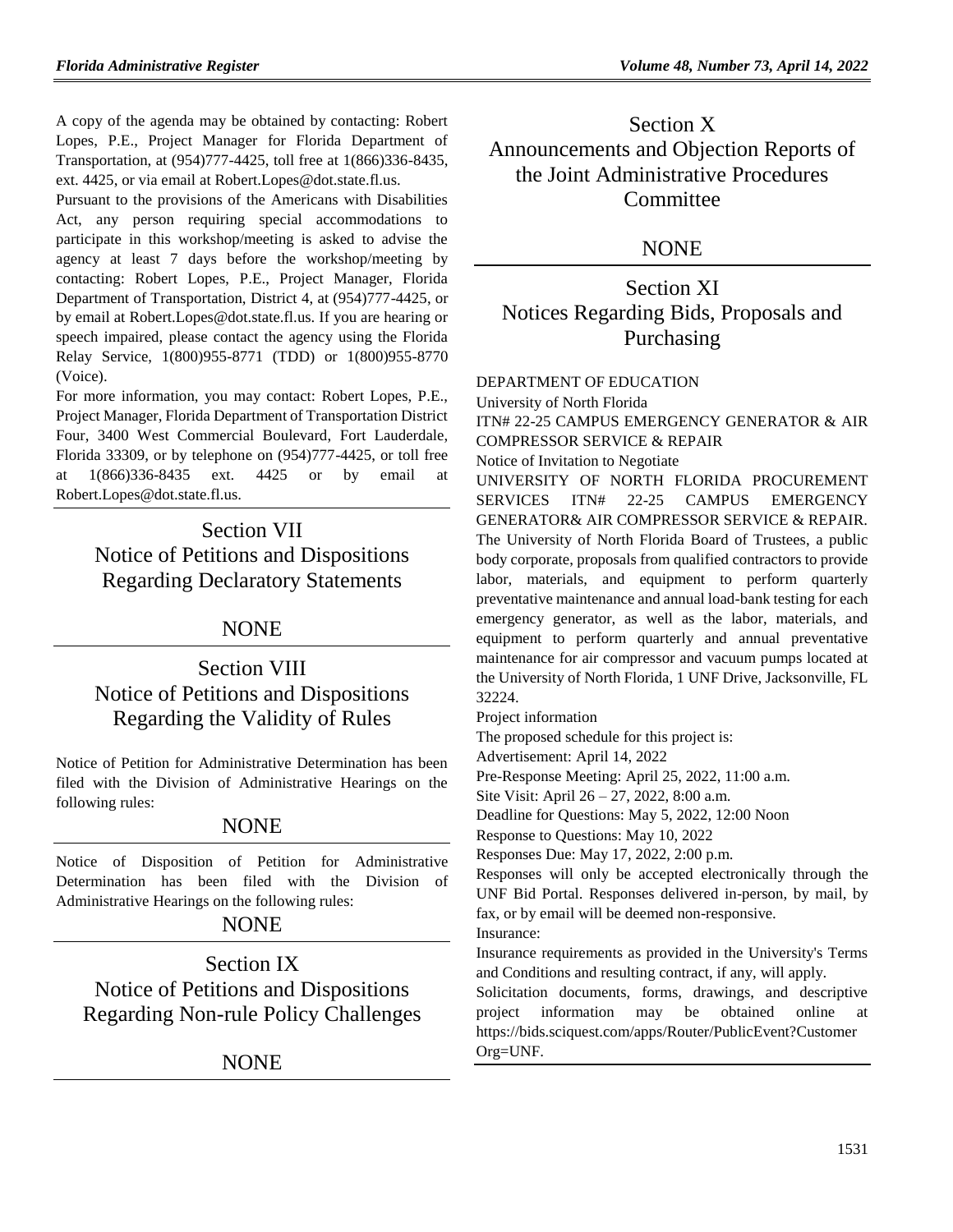## [STATE BOARD OF ADMINISTRATION](https://www.flrules.org/gateway/department.asp?id=19)

Amended Notice of Bid/Request for Proposal

The State Board of Administration announces an amended Request for Qualifications (RFQu) to solicit competitive responses from individuals to offer meteorological consulting services for the Florida Commission on Hurricane Loss Projection Methodology (Commission). The amended RFQu can be found on the Commission website at [www.sbafla.com/methodology.](http://www.sbafla.com/methodology) The revised deadline for submitting a complete response is 5:00 p.m. ET on April 29, 2022.

# Section XII Miscellaneous

## **[DEPARTMENT OF STATE](https://www.flrules.org/gateway/department.asp?id=1)**

Index of Administrative Rules Filed with the Secretary of State

Pursuant to subparagraph  $120.55(1)(b)6. - 7$ ., F.S., the below list of rules were filed in the Office of the Secretary of State between 3:00 p.m., Thursday, April 7, 2022 and 3:00 p.m., Wednesday, April 13, 2022.

| Rule No.     | <b>File Date</b> | <b>Effective</b> |
|--------------|------------------|------------------|
|              |                  | Date             |
| 25-18.020    | 4/11/2022        | 5/1/2022         |
| 53ER22-16    | 4/7/2022         | 4/11/2022        |
| 53ER22-17    | 4/7/2022         | 4/7/2022         |
| 53ER22-18    | 4/7/2022         | 4/7/2022         |
| 53ER22-19    | 4/7/2022         | 4/7/2022         |
| 53ER22-20    | 4/7/2022         | 4/7/2022         |
| 64B3-10.005  | 4/12/2022        | 5/2/2022         |
| 65G-15.001   | 4/12/2022        | 5/2/2022         |
| 65G-15.002   | 4/12/2022        | 5/2/2022         |
| 68B-14.0035  | 4/10/2022        | 7/1/2022         |
| 68B-14.00355 | 4/10/2022        | 7/1/2022         |
| 68B-14.0036  | 4/10/2022        | 7/1/2022         |
| 68B-14.0039  | 4/10/2022        | 7/1/2022         |
| 68B-14.005   | 4/10/2022        | 7/1/2022         |
| 68B-14.008   | 4/10/2022        | 7/1/2022         |
| 68B-14.0091  | 4/10/2022        | 7/1/2022         |

#### **LIST OF RULES AWAITING LEGISLATIVE APPROVAL SECTIONS 120.541(3), 373.139(7) AND/OR 373.1391(6), FLORIDA STATUTES**

| Rule No. | <b>File Date</b> | <b>Effective</b> |
|----------|------------------|------------------|
|          |                  | Date             |
| 5K-4.020 | 12/10/2021       | **/**/****       |
| 5K-4.035 | 12/10/2021       | **/**/****       |

| 5K-4.045    | 12/10/2021 | **/**/**** |
|-------------|------------|------------|
| 60FF1-5.009 | 7/21/2016  | **/**/**** |
| $60P-1.003$ | 12/8/2021  | **/**/**** |
| 60P2.002    | 11/5/2019  | **/**/**** |
| $60P-2.003$ | 11/5/2019  | **/**/**** |
| 62-600.405  | 11/16/2021 | **/**/**** |
| 62-600.705  | 11/16/2021 | **/**/**** |
| 62-600.720  | 11/16/2021 | **/**/**** |
| 64B8-10.003 | 12/9/2015  | **/**/**** |
| 65C-9.004   | 3/31/2022  | **/**/**** |
| 69L-7.020   | 10/22/2021 | **/**/**** |

## [DEPARTMENT OF HIGHWAY SAFETY AND MOTOR](https://www.flrules.org/gateway/department.asp?id=15)  [VEHICLES](https://www.flrules.org/gateway/department.asp?id=15)

[Division of Motor Vehicles](https://www.flrules.org/gateway/organization.asp?id=42)

Establishment of B&K Power Sports LLC, line-make TQVC Notice of Publication for a New Point

Franchise Motor Vehicle Dealer in a County of Less than 300,000 Population

Pursuant to Section 320.642, Florida Statutes, notice is given that Pasando Resources, Inc., intends to allow the establishment of B&K Power Sports LLC, as a dealership for the sale of motorcycles manufactured by Taizhou Qianxin Vehicle Co., Ltd., (line-make TQVC) at 6345 US 90, Milton, (Santa Rosa County), Florida 32570, on or after May 14, 2022.

The name and address of the dealer operator(s) and principal investor(s) of B&kK Power Sports LLC are dealer operator(s): Amber Accardi, 6345 US 90, Milton, Florida 32570, principal investor(s): Amber Accardi, 6345 US 90, Milton, Florida 32570.

The notice indicates intent to establish the new point location in a county of less than 300,000 population, according to the latest population estimates of the University of Florida, Bureau of Economic and Business Research.

Certain dealerships of the same line-make may have standing, pursuant to Section 320.642, Florida Statutes, to file a petition or complaint protesting the application.

Written petitions or complaints must be received by the Department of Highway Safety and Motor Vehicles within 30 days of the date of publication of this notice and must be submitted to: Sondra L. Howard, Administrator, Dealer License Section, Department of Highway Safety and Motor Vehicles, Room A-312 MS65, Neil Kirkman Building, 2900 Apalachee Parkway, Tallahassee, Florida 32399-0635.

A copy of such petition or complaint must also be sent by US Mail to: Firas Abunabah, Pasando Resources, Inc., 9300 Harwin # C, Houston, Texas 77036.